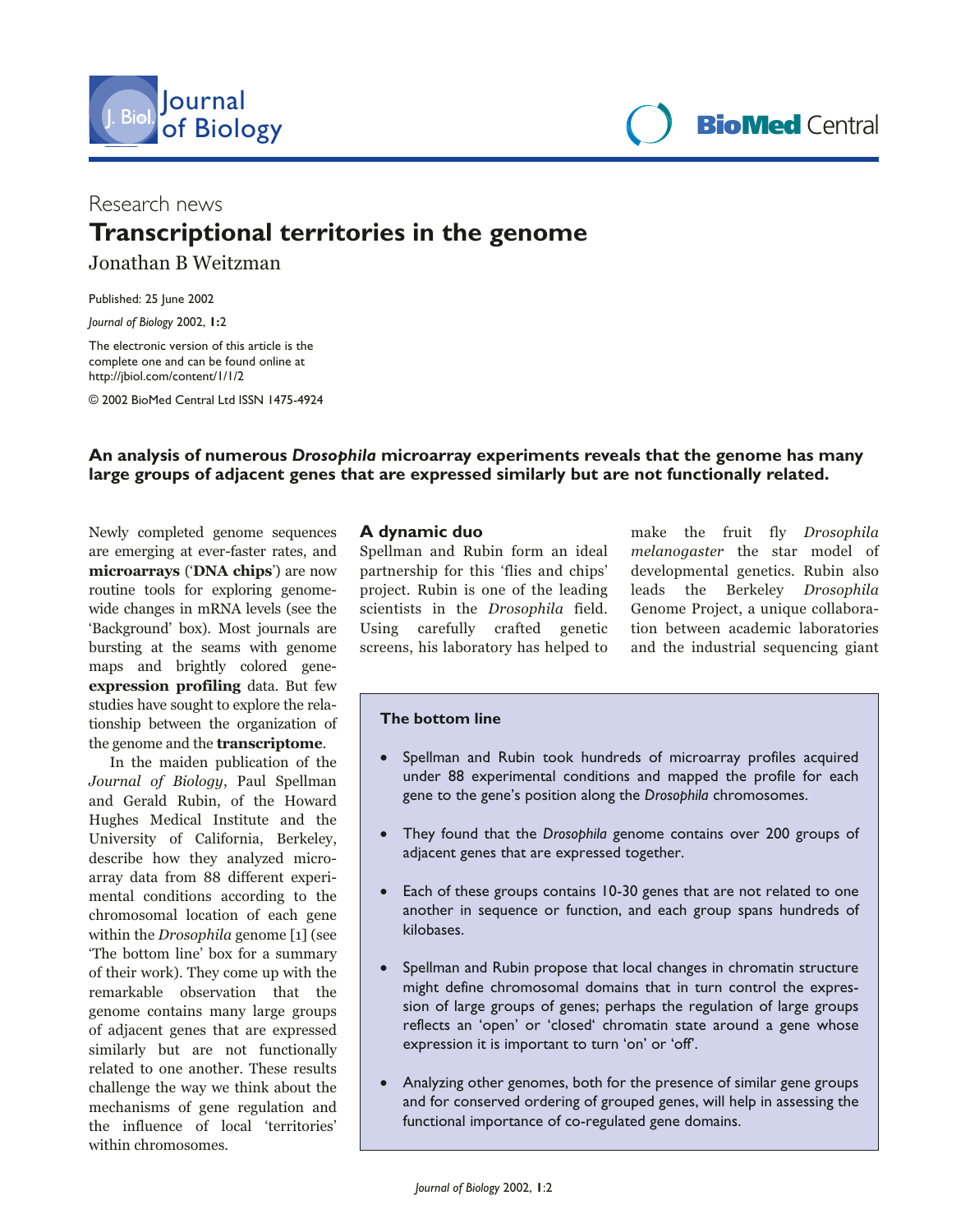Celera Genomics that generated the first whole-genome shotgun sequence of a eukaryote genome in record time  $[2,3]$ .

Spellman is a graduate of Patrick Brown's laboratory at Stanford University, where he mastered chip technology and helped develop computational algorithms for analyzing microarray results. Pioneering work from the Brown and Botstein laboratories exploited their home-made chips to demonstrate the power of microarray technology, analyzing changes in genome-wide geneexpression levels in the yeast Saccharomyces cerevisiae under different experimental conditions [4]. Spellman is now a postdoctoral researcher in Rubin's laboratory where he is chipping away at the fly transcriptome.

#### Microarray manipulation

The Rubin laboratory has been using a DNA chip called the GeneChip Drosophila Genome Array, containing nearly 200,000 spots that represent the approximately 13,500 predicted fly genes; the chip was created by Affymetrix Inc., a leading manufacturer of high-density oligonucleotide microarrays. Spellman and Rubin pooled microarray data from 88 different experiments (mostly unpublished) using *Drosophila*, corresponding to 267 separate hybridizations.

Many of those who have plunged into the world of transcriptome analysis have found that the biggest challenge lies in picking out the jewels from the mountain of hybridization results. The authors of early microarray papers contented themselves with providing a list of genes whose expression increased ('turned on') or decreased ('turned off') under certain conditions. The underlying assumption was that changes in the expression of an individual gene are of biological relevance.

In 1998 Spellman co-authored a paper with Michael Eisen, then in David Botstein's laboratory at

#### **Background**

- $\bullet$ High-density microarrays (often referred to as 'DNA chips') are powerful tools for analyzing the expression profiles of all transcripts ('the transcriptome') under multiple conditions. Microarrays contain thousands of spots of either cDNA fragments corresponding to each gene or short synthetic oligonucleotide sequences. By hybridizing labeled mRNA or cDNA from a sample to the microarray, transcripts from all expressed genes can be assayed simultaneously; one microarray experiment can give as much information as thousands of northern blots.
- TreeView is a microarray analysis program that defines groups of genes with similar expression patterns by clustering them hierarchically. Expression profiles are most often depicted as a ratiogram, a grid of red (high relative expression) and green (low relative expression), in which individual genes are represented by rows in the grid and individual experimental conditions by columns.
- $\bullet$ **Gene Ontology** (GO) is a genome annotation tool that attempts to define a unified vocabulary that relates primary DNA sequence to gene function in terms of biochemical and cellular activity within biological processes. Using GO terms allows computational analysis of whether genes have related functions.

Stanford, describing a method for analyzing microarray data by 'hierarchically clustering' genes with similar expression profiles [5]. Today, authors of most microarray papers apply bioinformatics tools such as the 'Eisen clustering algorithms' and associated TreeView software to make sense of their data. These turn hybridization data into 'ratiograms', a mass of green and red bars (see Figure 1) that are easier on the eye than a mass of raw data presented numerically (although color-blind researchers are at a distinct disadvantage).

The assumption has been that groups of co-regulated genes have potential biological significance; they may represent subsets of genes required for a particular transcriptional program or physiological process. This idea has been reinforced by the observation that expression profiling can identify groups of genes that effectively distinguish between different forms of cancer or even predict clinical outcomes [6].

### **Charting chromosomal** territories

Now, in their Journal of Biology paper, Spellman and Rubin have taken a different approach, investigating genes according to their position on the chromosome and relating this to similarities in their expression patterns. When they analyzed data from 267 hybridizations from adult flies and embryos, they found that groups of physically adjacent genes had strikingly similar expression profiles; one fifth of all genes lie within about 200 such groups, spread throughout the Drosophila genome.

"I was stunned when I saw the first results" recalls Spellman. "We really hadn't predicted this." (See the 'Behind the scenes' box for more of the background to the work.) The groups have an average size of 12-15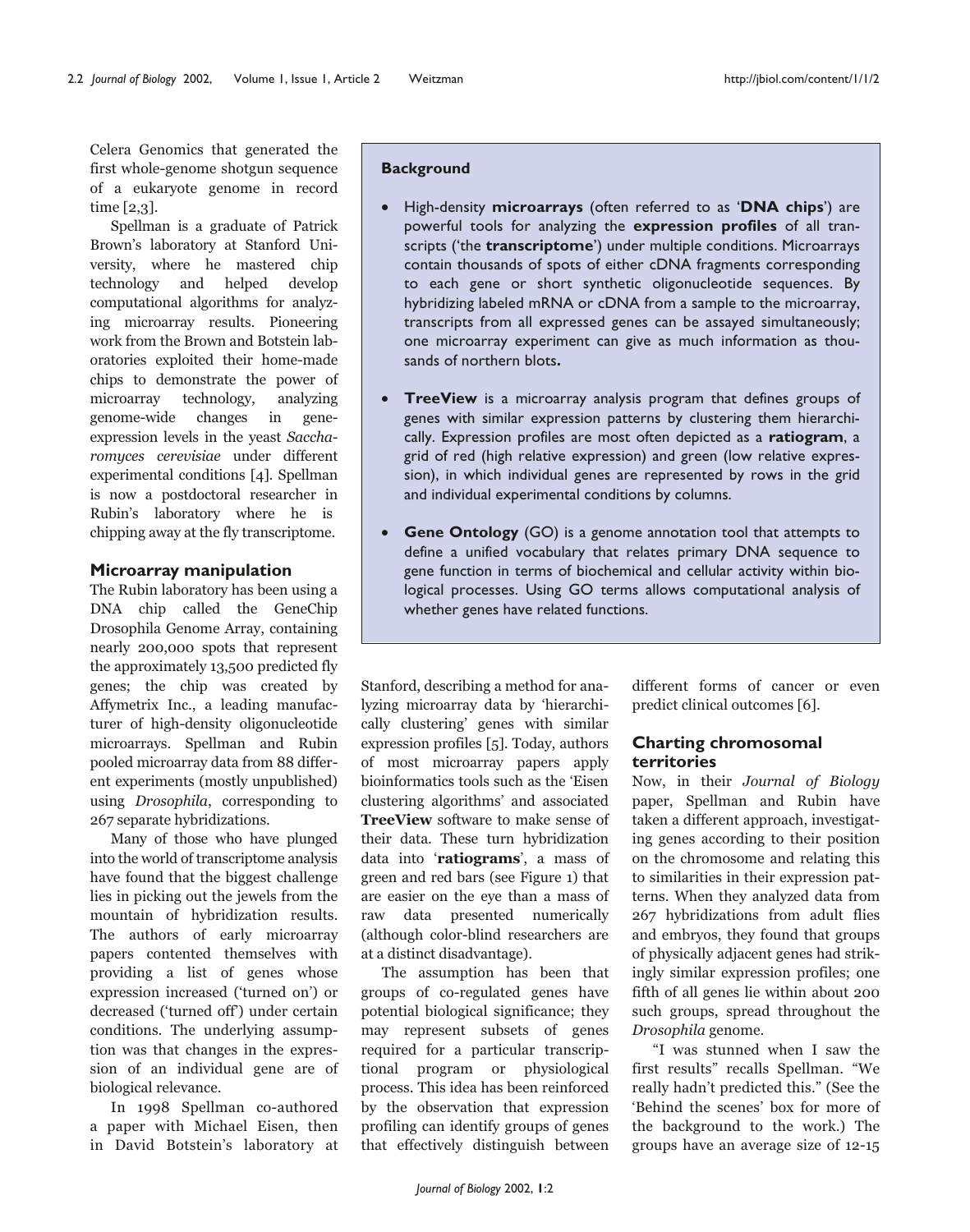

#### Figure I

An example of a group of adjacent genes that are similarly expressed (adapted from [1]). For each square on the grid, red denotes relative expression higher than the average for a gene in an experiment, green denotes lower relative expression and black indicates that the expression is equal to the average. There are over 200 such groups within the Drosophila genome.

genes, with individual groups spanning up to 450 kilobases. Spellman carried out a series of rigorous checks to ensure that the results were real. The gene groups are not related to the banding patterns of Drosophila polytene chromosomes nor to known chromosomal structures such as scaffold-attachment sites. Computational analysis of the groups also demonstrated that they could not be explained by any detectable similarity between the genes within similarly expressed groups - not gene homology, **gene** ontology, or related function.

The idea of co-regulation of adjacent clusters of genes has been around for a while. More than 50 years ago François Jacob and Jacques Monod  $discovered$  operons  $-$  groups of genes that are expressed from a single promoter in the form of a polycistronic mRNA. Operons are common in bacteria and archaea and usually encode proteins that function together. But there are few examples of polycistronic mRNA in eukaryotes. Some examples of co-regulated clusters have been extensively characterized in mammals, but these predominantly contain related genes and have been considered to be rare cases, for example the developmentally regulated

Hox genes and  $\beta$ -globin locus, or genes within the major histocompatibility complex.

Some studies have hinted that eukaryotic genes may be organized in distinct domains that are coordinately expressed. "These provocative results [from Spellman and Rubin] are reminiscent of what's been seen in yeast," says George Church (Harvard Medical School, Boston) referring to a study from his lab which showed that pairs or triplets of yeast genes that are highly expressed are often adjacent on the chromosome [7].

Spellman speculates that similar domains probably exist in most animal genomes. Indeed, a study from Rogier Versteeg's group (University of Amsterdam) used data from SAGE (serial analysis of gene expression) experiments in a range of human tissues and cancer cells to show that highly expressed genes were often grouped together in chromosomal domains [8]. "These are probably just the extremes of a continuum," says Versteeg; "the whole genome might be divided into domains of weak, high or intermediate gene expression." Very recent work from Laurence Hurst's lab (Bath University, UK) has also shown that genes that are expressed in most

tissues (which they call 'housekeeping' genes) are found in groups within the human genome  $[9]$ .

Unlike SAGE data, microarray results are usually expressed as expression ratios rather than as absolute expression levels. Spellman has tried turning the fly chip data into expression intensities and found that highly expressed genes were also in groups. Interestingly, Spellman notes that "there is only a partial correlation between domains defined by expression profile and those of high expression intensity."

### How and why?

The intriguing observations by Spellman and Rubin pose a number of challenges about how chromosomal domains are created and maintained. why the genome contains such large clusters of similarly regulated genes, and the nature of transcriptional control. "It raises a lot of questions," says microarray aficionado Brian Oliver (NIH, Bethesda), referring to the Spellman and Rubin paper as a "call to exploration" and predicting a flood of papers exploring these domains. "Is control at the level of individual genes or whole domains?" asks Versteeg. "That's the most important question, but it's too early to say and it might take a long time to answer."

Mapping the transcriptome back onto the genome may help to link what is known about the fine-detail and large-scale regulation of transcription. In the good old days (before genome sequences and chips) the detection of quantitative changes in the expression of an individual gene (usually by northern blot analysis) was followed by a systematic and laborious characterization of its promoter and nearby enhancer sequences that act as a switch to determine whether a gene is on or off. This led to exquisite models of transcriptional regulation controlled by a precise network of sequence motifs and cisregulatory modules.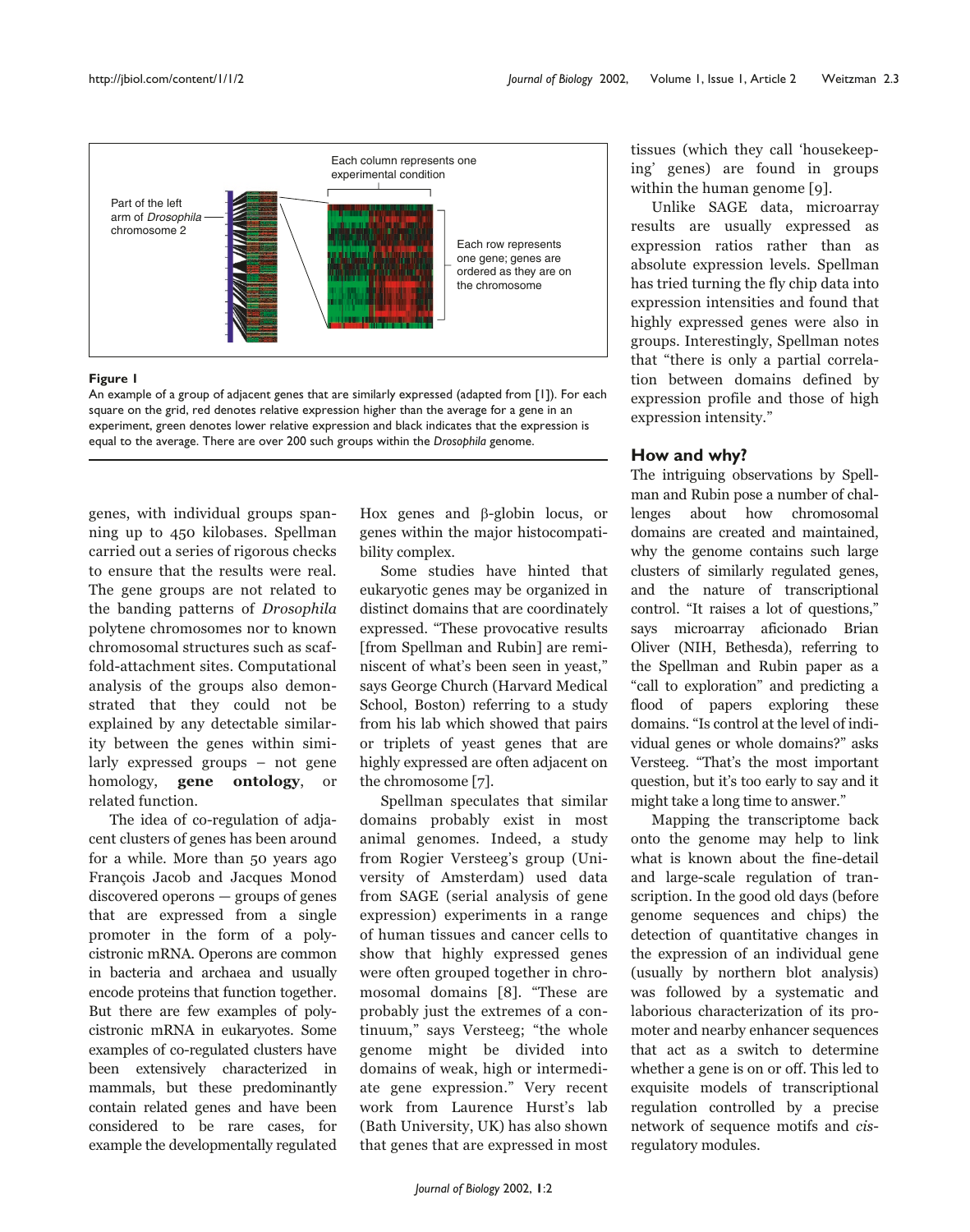#### **Behind the scenes**

*Journal of Biology* asked Paul Spellman to comment on why he and Gerry Rubin began their analysis of expression clusters in the *Drosophila* genome.

### **What was the question you wanted to address when you embarked on this study?**

I had hierarchically clustered the data for a number of different experiments and noticed that most genes were preferentially expressed in either adults or in embryos. I presented this result at a meeting last fall, where Michael Ashburner commented that it had once been hypothesized that there were separate 'genomes' or gene complements for adults and for embryos. This led us to ask the question whether our gene-expression data segregated into 'adult' and 'embryo' by genome location.

#### **What was your initial reaction to the results, and how were they received by others?**

I was surprised and extremely excited, since we had no real expectation that there would be any correlation. We shared the results with a number of people prior to submission and they were all very interested. It doesn't directly challenge any of the central tenets of biology, but it suggests that the mechanisms for controlling gene expression are more complicated than many had suspected.

#### **How long did the project take?**

We already had the data so it took a week or so of coding to show that there was a very strong preference for genes with similar expression patterns to be near one another. And it took us another few weeks to work out metrics that we could use to determine significance. The only real concern was how big expression domains are.

#### **What are the next steps?**

We know basically nothing about these domains. We want to determine how important they are to gene function, map the boundaries accurately, isolate potential boundary sequence elements, and determine if the domains are conserved in other species. There's a ton of experiments to do.

More recently, enhancers have been found capable of regulating genes from quite substantial distances. Additional complexity has been revealed by studies of chromatin structure: different conformations of chromatin can regulate transcription and the accessibility to transcription factors by creating physical domains that are effectively 'open' or 'closed' for protein-DNA interactions.

Spellman and Rubin found that there is often a predominant gene within each chromosomal territory that is most strongly expressed or repressed and they suggest that the behavior of neighboring genes might reflect a general 'sloppiness' in transcriptional control. "We don't have a mechanism," admits Spellman, "but I think the most likely explanation is regulation at the level of chromatin." Open chromatin conformations may be created to drive the expression of a certain key gene in the domain with the rest of the nearby genes "in effect being carried along for a ride" [1]. As long as their expression is not harmful to the cell, the changes in transcription of most genes may not be too important. "The regulation of transcription may be precise when it is needed and sloppy when it is not important," write Spellman and Rubin [1]. Versteeg strongly rejects the notion of sloppiness in gene control, however, citing the catastrophic consequences of trisomy in humans.

Biologists will be keen to understand how the territories are established. "My gut feeling is that it's driven by boundary elements" says Spellman. Church agrees that defining the nature of the domain boundaries is an important challenge. "If we have enough examples it might be possible to search using motif alignment tools," he says, but he predicts that this will be harder than it was for promoter motifs.

It might be some time before the mechanisms involved and the biological consequences are clearly understood. "It's possible that the expression domains are regulated by the three-dimensional structure of the nucleus and the 'nuclear address' of specific chromosome regions," speculates Oliver. Versteeg proposes that "genes that are highly expressed might be clustered together to facilitate post-transcriptional functions such as splicing and RNA processing," citing the existence of nuclear speckles — sites of splicing and RNA metabolism. Experiments with directed transgene insertions may help to address some of these issues. Comparison with similar studies in other organisms, and correlations with regions of conserved synteny within the genome, are likely to provide insights. And evolution may give us hints about what's going on and about biological relevance.

The paper from Spellman and Rubin [1] represents a delicious taste of what's to come in the postgenomic era, as extensive genome